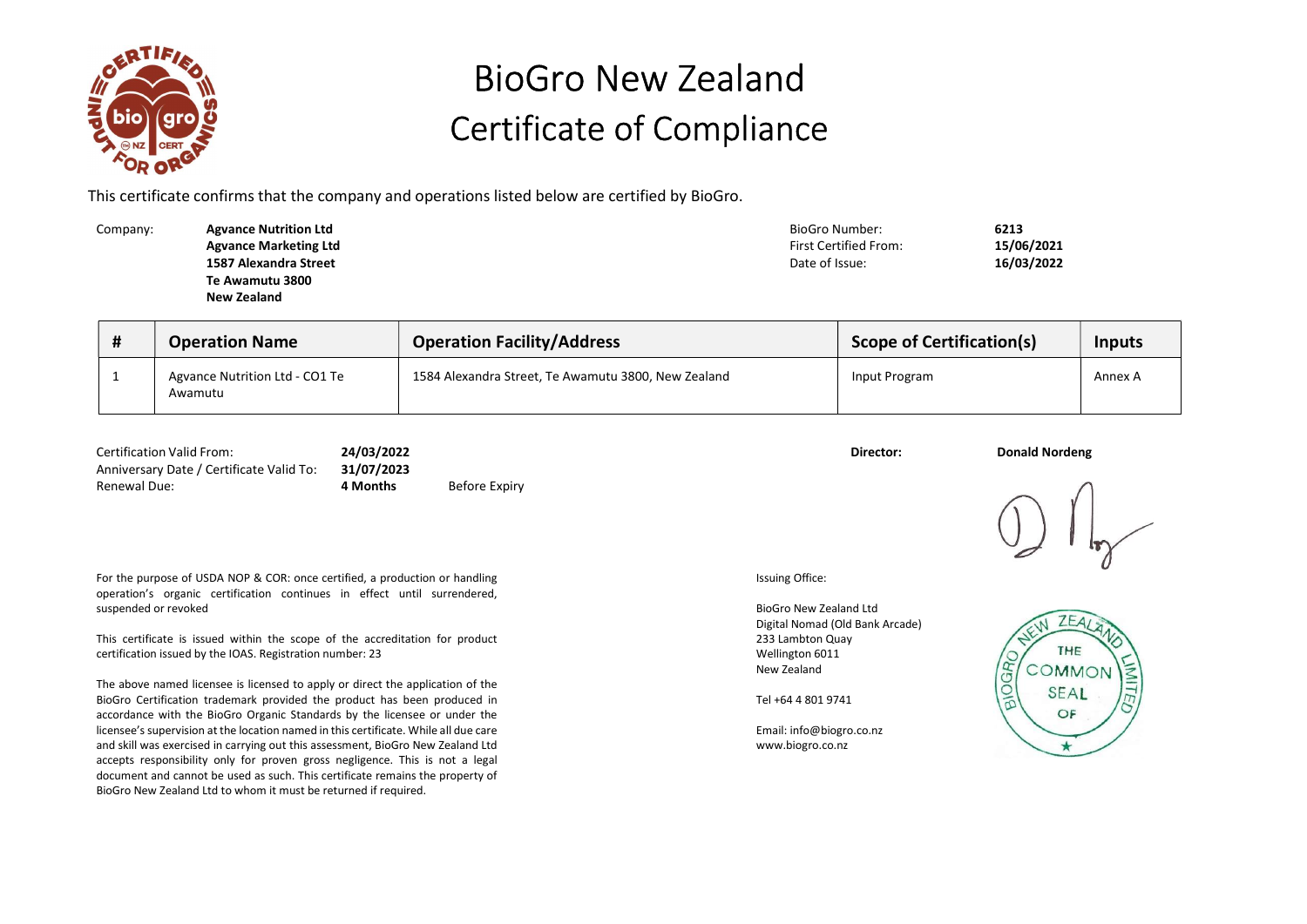

## BioGro New Zealand Annex A

## Inputs Certification Programme

BioGro Number: 6213 Annex to BioGro

Certificate Number:

6213 Agvance Nutrition Ltd CO1 22-  $23$ 

This Annex lists the products and services enrolled in BioGro's Input Certification Programme as compliant for use in organic production or food processing and handling under the standards and/or market access programmes as indicated below. This Annex is only valid when used in conjunction with the BioGro New Zealand Certificate of Compliance.

## 1 Agvance Nutrition Ltd - CO1 Te Awamutu

| Category                    | <b>Brand Name</b>  | Status       | BioGro Organic | <b>IFOAM</b> | VIPI OOAP EU | <b>VIPI OOAP UK</b> | <b>MPI OOAP Switzerland</b> | VIPI OOAP Taiwan | <b>USDA NOP</b> | $\tilde{\mathbf{z}}$ | <b>Restriction</b>                                                                                                   |
|-----------------------------|--------------------|--------------|----------------|--------------|--------------|---------------------|-----------------------------|------------------|-----------------|----------------------|----------------------------------------------------------------------------------------------------------------------|
| Soil & Plant Nutrition      | Copper Sulphate    | $\mathbb{R}$ | $\mathcal V$   | $\mathcal V$ | $\mathcal V$ | $\mathcal V$        | $\mathcal V$                | $\mathcal V$     | $\mathcal V$    | $\mathcal{V}$        | Clear justification is required - for<br>example soil/leaf/petiole tests or<br>documented symptoms of<br>deficiency. |
| Soil & Plant Nutrition      | Hydroboracite      | $\mathbf R$  | $\mathcal V$   | $\mathcal V$ | $\mathcal V$ | $\mathcal V$        | $\mathcal V$                | $\mathcal V$     | $\gamma$        | $\gamma$             | Clear justification is required - for<br>example soil/leaf/petiole tests or<br>documented symptoms of<br>deficiency. |
| Soil & Plant Nutrition      | Manganese Sulphate | $\mathbb{R}$ | $\mathcal V$   | $\mathcal V$ | $\mathcal V$ | $\mathcal V$        | $\mathcal V$                | $\mathcal V$     | $\mathcal V$    | $\mathcal{V}$        | Clear justification is required - for<br>example soil/leaf/petiole tests or<br>documented symptoms of<br>deficiency. |
| Soil & Plant Nutrition      | Zinc Sulphate      | $\mathbf R$  | $\mathcal V$   | $\mathcal V$ | $\mathcal V$ | $\mathcal V$        | $\mathcal V$                | $\mathcal V$     | $\gamma$        | $\mathcal{V}$        | Clear justification is required - for<br>example soil/leaf/petiole tests or<br>documented symptoms of<br>deficiency. |
| Soil & Plant Nutrition      | Sodium Chloride    | P            | ν              | $\mathcal V$ | ν            | ν                   | ν                           | $\mathcal V$     | ν               | $\mathcal V$         |                                                                                                                      |
| Livestock Feed / Supplement | Cobalt Sulphate    | $\mathbf R$  | $\mathcal V$   | $\mathcal V$ | $\mathcal V$ | $\mathcal V$        | $\mathcal V$                | $\mathcal V$     | $\mathcal V$    | $\mathcal{V}$        | The request for approval must<br>include a justification for use.                                                    |
| Livestock Feed / Supplement | Copper Sulphate    | $\mathbf R$  | $\mathcal V$   | $\gamma$     | $\mathcal V$ | $\mathcal V$        | $\mathcal V$                | $\gamma$         | $\mathcal{V}$   | $\gamma$             | The request for approval must<br>include a justification for use.                                                    |
| Livestock Feed / Supplement | <b>DCM Organic</b> | $\mathbf R$  | $\mathcal V$   | $\mathcal V$ | $\mathcal V$ | $\mathcal V$        | $\mathcal V$                | $\mathcal V$     | $\mathcal V$    |                      | The request for approval must<br>include a justification for use.                                                    |

Notes:

SA Certification Accepted Product: Soil Association Certification Accepted Product.

COR: Canada Organic Regime – CAN. CGSB-32.310-2015 and CAN.CGSB-32.311-2015

BioGro EU: Exporting to Europe (EU) in accordance to the IACB EU standard which is deemed as equivalent to Article 10 of Regulation (EC) No 1235/2008 .

This document has been issued on the basis of Article 29(1) of Regulation (EC) No 834/2007 and of Regulation (EC) No 889/2008. The declared operator has submitted his activities under control, and meets the requirements laid down in the named Regulations. US-Canada Equivalency: Certified to the terms of the US-Canada Organic Equivalency Arrangement. POS: Pacific Organic Standard.

IFOAM: accredited by IOAS (International Organic Accredited Service).

MPI OOAP - EU - Ministry for Primary Industries Official Organic Assurance Programme for exports to Europe (EU) in accordance to Article 7 of Regulation (EC) No 1235/2008. MPI OOAP - USDA NOP: Certified to the USDA organic regulations, 7CFR Part 205

MPI OOAP - Taiwan: exporting to Taiwan under the equivalency.

MPI OOAP - Switzerland: exporting to Switzerland under the equivalency.

MPI OOAP - Japan: exporting to Japan under the equivalency.

MPI Technical Rules: Certified to the MPI Technical Rules for Organic Production.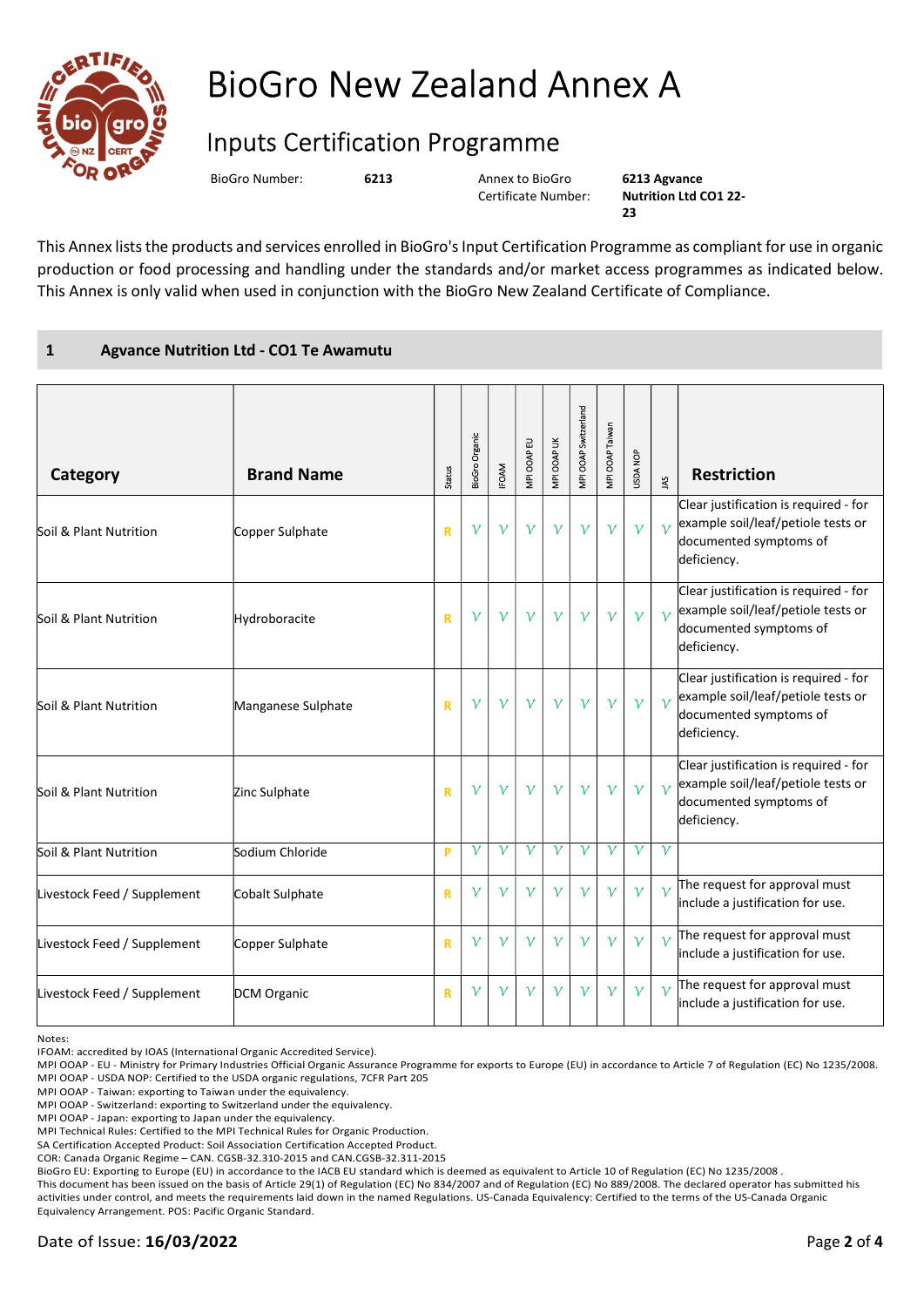|                             |                      |               |                |              |              |              | MPI OOAP Switzerland | MPI OOAP Taiwan |              |                      |                                                                                                                      |
|-----------------------------|----------------------|---------------|----------------|--------------|--------------|--------------|----------------------|-----------------|--------------|----------------------|----------------------------------------------------------------------------------------------------------------------|
| Category                    | <b>Brand Name</b>    | <b>Status</b> | BioGro Organic | <b>IFOAM</b> | MPI OOAP EU  | MPI OOAP UK  |                      |                 | USDA NOP     | $\tilde{\mathbf{z}}$ | <b>Restriction</b>                                                                                                   |
| Livestock Feed / Supplement | Magnesium Chloride   | R             | ν              | $\mathcal V$ | $\mathcal V$ | $\mathcal V$ | $\gamma$             | $\mathcal V$    | $\mathcal V$ | $\mathcal{V}$        | The request for approval must<br>include a justification for use.                                                    |
| Livestock Feed / Supplement | Magnesium Oxide      | $\mathbf R$   | $\mathcal V$   | $\mathcal V$ | $\mathcal V$ | $\mathcal V$ | ν                    | $\mathcal V$    | $\gamma$     | $\mathcal{V}$        | The request for approval must<br>include a justification for use.                                                    |
| Livestock Feed / Supplement | Magnesium Phosphate  | R             | $\mathcal V$   | $\mathcal V$ | $\mathcal V$ | $\mathcal V$ | ν                    | $\mathcal V$    | $\mathcal V$ | $\mathcal V$         | The request for approval must<br>include a justification for use.                                                    |
| Livestock Feed / Supplement | Magnesium Sulphate   | $\mathbf R$   | $\mathcal V$   | $\mathcal V$ | $\mathcal V$ | $\mathcal V$ | ν                    | $\mathcal V$    | $\mathcal V$ | $\mathcal{V}$        | The request for approval must<br>include a justification for use.                                                    |
| Livestock Feed / Supplement | Manganese Sulphate   | $\mathbf R$   | $\mathcal V$   | $\gamma$     | $\mathcal V$ | $\mathcal V$ | $\mathcal V$         | $\mathcal V$    | $\gamma$     |                      | The request for approval must<br>include a justification for use.                                                    |
| Livestock Feed / Supplement | Monosodium Phosphate | $\mathbf R$   | $\mathcal V$   | $\mathcal V$ | $\mathcal V$ | $\mathcal V$ | ν                    | $\mathcal V$    | $\mathcal V$ | $\mathcal V$         | The request for approval must<br>include a justification for use.                                                    |
| Livestock Feed / Supplement | Sodium Bicarbonate   | $\mathbf R$   | ν              | $\mathcal V$ | $\mathcal V$ | $\mathcal V$ | ν                    | ν               | $\mathcal V$ |                      | The request for approval must<br>include a justification for use.                                                    |
| Livestock Feed / Supplement | Sodium Iodide        | $\mathbf R$   | $\mathcal V$   | $\gamma$     | $\mathcal V$ | $\mathcal V$ | $\mathcal V$         | $\gamma$        | $\mathcal V$ |                      | The request for approval must<br>include a justification for use.                                                    |
| Livestock Feed / Supplement | Sodium Selenate      | $\mathbf R$   | $\mathcal V$   | $\mathcal V$ | $\mathcal V$ | $\mathcal V$ | $\mathcal V$         | $\mathcal V$    | $\mathcal V$ | $\mathcal V$         | The request for approval must<br>include a justification for use.                                                    |
| Livestock Feed / Supplement | Salt                 | P             | $\mathcal V$   | $\mathcal V$ | $\mathcal V$ | $\mathcal V$ | $\mathcal V$         | $\mathcal V$    | $\mathcal V$ | $\mathcal V$         |                                                                                                                      |
| Livestock Feed / Supplement | Zinc Oxide           | $\mathbf R$   | $\mathcal V$   | $\mathcal V$ | $\mathcal V$ | $\mathcal V$ | ν                    | $\mathcal V$    | $\mathcal V$ | $\mathcal V$         | The request for approval must<br>include a justification for use.                                                    |
| Livestock Feed / Supplement | Zinc Sulphate        | R             | ν              | $\mathcal V$ | $\mathcal V$ | $\mathcal V$ | ν                    | $\mathcal V$    | $\mathcal V$ | $\mathcal{V}$        | For use when pasture spore counts<br>lindicate a definite need.                                                      |
| Livestock Feed / Supplement | Peppermint Oil       | P             | ν              | ν            | ν            | ν            | ν                    | ν               | ν            | ν                    |                                                                                                                      |
| Soil & Plant Nutrition      | Cobalt Sulphate      | $\mathbf R$   | $\mathcal V$   | $\mathcal V$ | $\mathcal V$ | $\gamma$     | $\mathcal V$         | $\mathcal V$    | $\mathcal V$ | $\mathcal V$         | Clear justification is required - for<br>example soil/leaf/petiole tests or<br>documented symptoms of<br>deficiency. |
| Soil & Plant Nutrition      | Sodium Humate        | $\mathbf R$   | $\mathcal V$   | $\mathcal V$ | $\mathcal V$ | $\mathcal V$ | $\mathcal V$         | $\mathcal V$    | $\mathcal V$ |                      | Cannot be used on land where crop<br>requires compliance or direct<br>certification to JAS (Japan).                  |
| Livestock Feed / Supplement | Calcimate            | P             | $\mathcal V$   | $\gamma$     | $\gamma$     | $\gamma$     | $\mathcal V$         | $\gamma$        | $\mathcal V$ | $\mathcal V$         |                                                                                                                      |
| Soil & Plant Nutrition      | Calcimate            | P             | $\mathcal V$   | $\gamma$     | $\mathcal V$ | $\gamma$     | $\mathcal V$         | $\mathcal V$    | $\mathcal V$ | $\gamma$             |                                                                                                                      |

Notes:

IFOAM: accredited by IOAS (International Organic Accredited Service).

MPI OOAP - EU - Ministry for Primary Industries Official Organic Assurance Programme for exports to Europe (EU) in accordance to Article 7 of Regulation (EC) No 1235/2008. MPI OOAP - USDA NOP: Certified to the USDA organic regulations, 7CFR Part 205

MPI OOAP - Taiwan: exporting to Taiwan under the equivalency.

MPI OOAP - Switzerland: exporting to Switzerland under the equivalency.

MPI OOAP - Japan: exporting to Japan under the equivalency.

MPI Technical Rules: Certified to the MPI Technical Rules for Organic Production.

SA Certification Accepted Product: Soil Association Certification Accepted Product.

COR: Canada Organic Regime – CAN. CGSB-32.310-2015 and CAN.CGSB-32.311-2015

BioGro EU: Exporting to Europe (EU) in accordance to the IACB EU standard which is deemed as equivalent to Article 10 of Regulation (EC) No 1235/2008 .

This document has been issued on the basis of Article 29(1) of Regulation (EC) No 834/2007 and of Regulation (EC) No 889/2008. The declared operator has submitted his activities under control, and meets the requirements laid down in the named Regulations. US-Canada Equivalency: Certified to the terms of the US-Canada Organic Equivalency Arrangement. POS: Pacific Organic Standard.